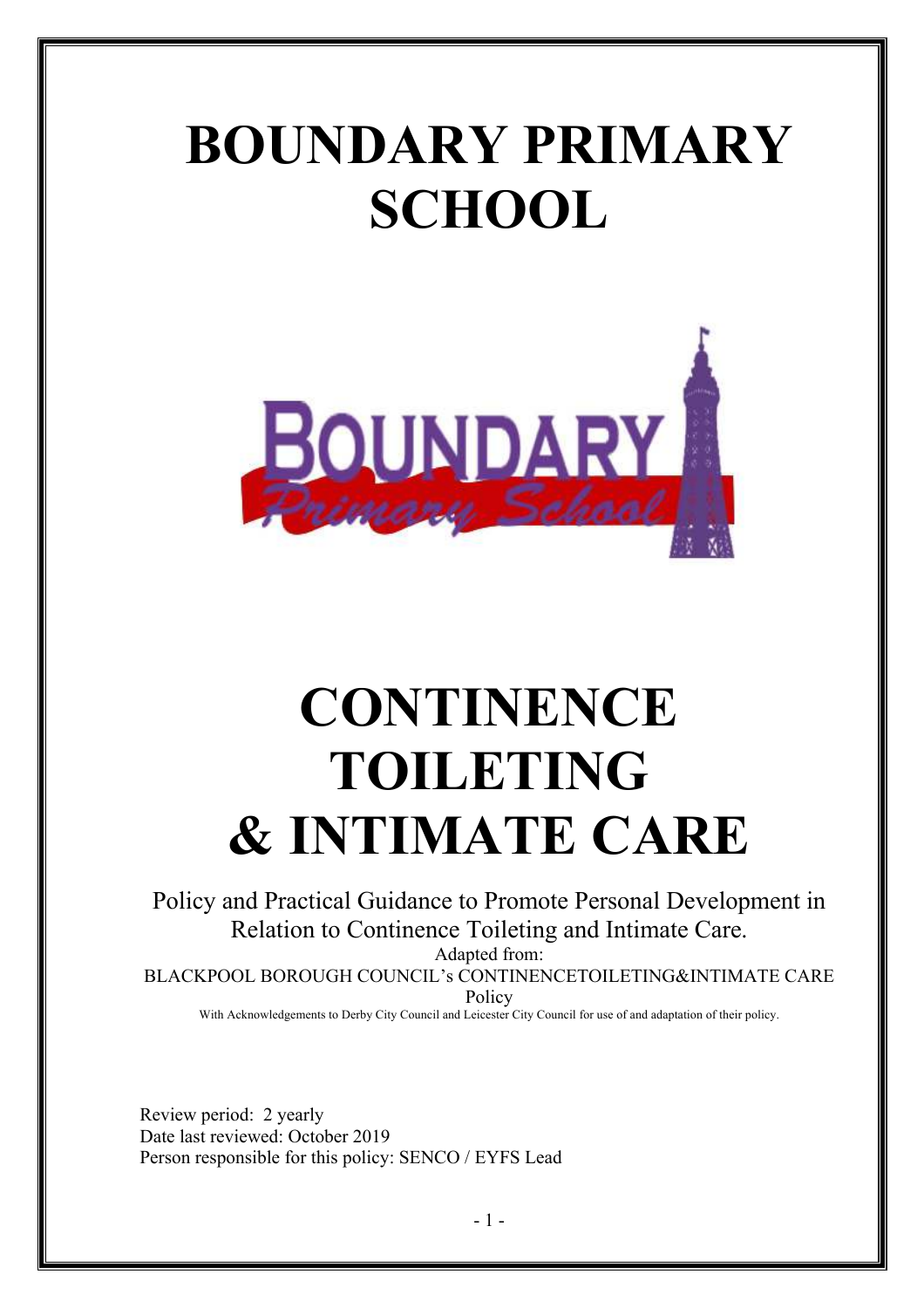## **Contents**

Introduction

Health & Safety

Facilities

Resources

Job Descriptions

Safeguarding

Partnership Working

Agreeing a Procedure for Personal Care at School

Keys to Success

Related School Policies

Useful Sources of Information,

Appendices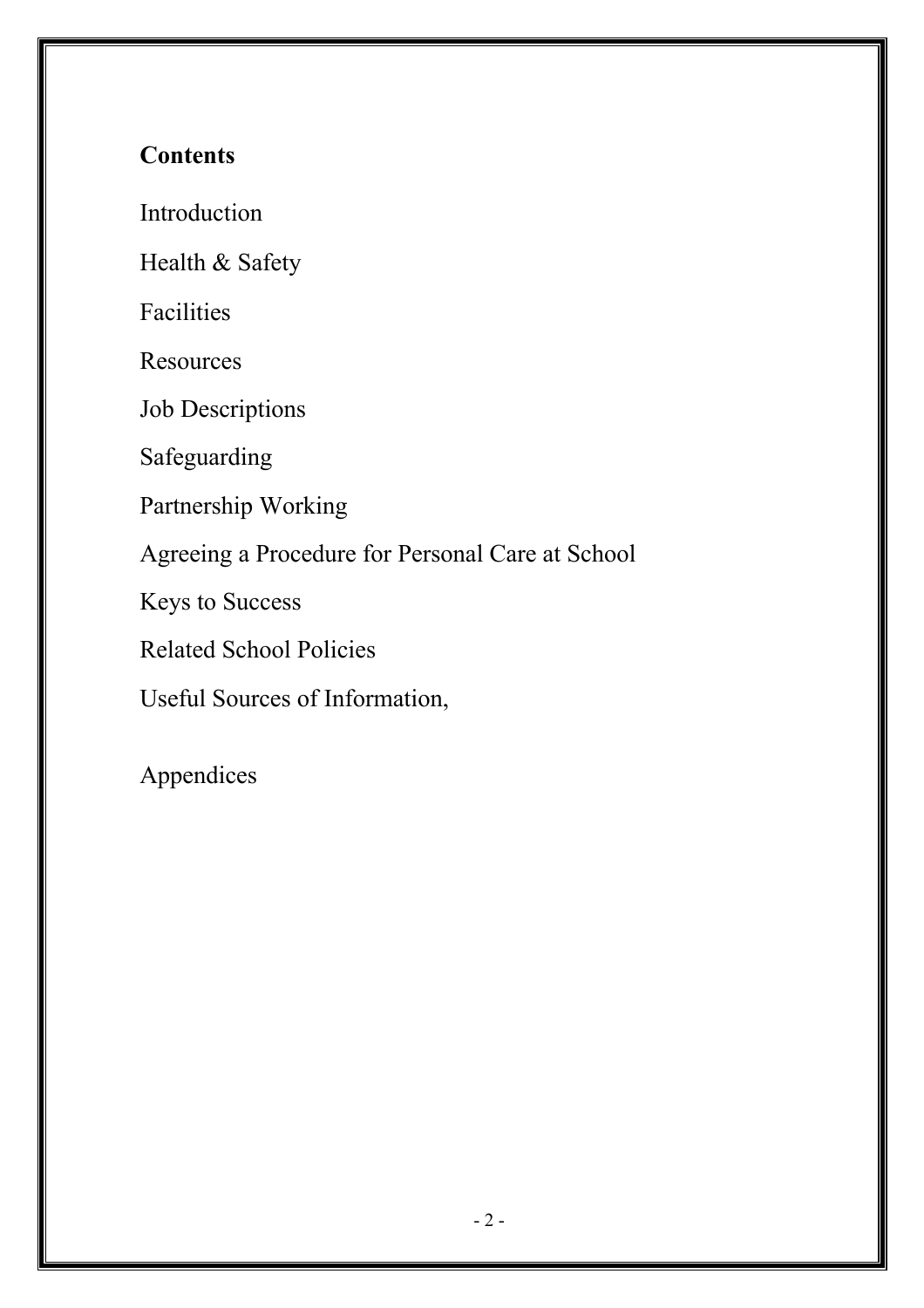#### **Introduction**

Starting school or nursery is an important and potentially challenging time for children, parents and the school. It is also a time of growth and very rapid developmental change for all children, particularly those in the EYFS. As with all developmental milestones in the early years, there is wide variation in the time at which children master the skills involved in being fully toilet trained. Children may:

- be fully toilet trained
- have been fully toilet trained but regress for a little while in response to the stress and excitement of beginning the Foundation Stage
- be fully toilet trained at home but prone to accidents at nursery or school
- be on the point of being toilet trained but require reminders and encouragement
- not be toilet trained at all but likely to respond quickly to a well structured toilet training programme
- be fully toilet trained but have serious disabilities or learning difficulties
- have delayed onset of full toilet training in line with other development delays but will probably master these skills during the Foundation Stage
- have SEN and/or a disability/medical condition that make it unlikely that they will be toilet trained

Admitting children who have continence problems into Foundation Stage and Key Stage 1 provision can present a challenge. The purpose of this policy and guidelines is to identify best practice and, where support and advice can be obtained, to achieve the full inclusion of such children.

These guidelines will ensure Boundary School overcomes these challenges and can be confident they are meeting the requirements of the Equalities Act (2010) and The Statutory Framework for the Early Years Foundation Stage (2014) as they apply to children with toileting and continence needs.

Guidance on the following subjects is provided within this document

- Health and Safety
- **Facilities**
- Resources
- Job Descriptions
- Child Protection
- Partnership working
- Agreeing a Procedure for Personal Care in School
- Exemplars
- Training Available
- Local Information and Guidance
- National Information and Guidance
- The Disability Discrimination Act/Equalities Act 2010 and related legislation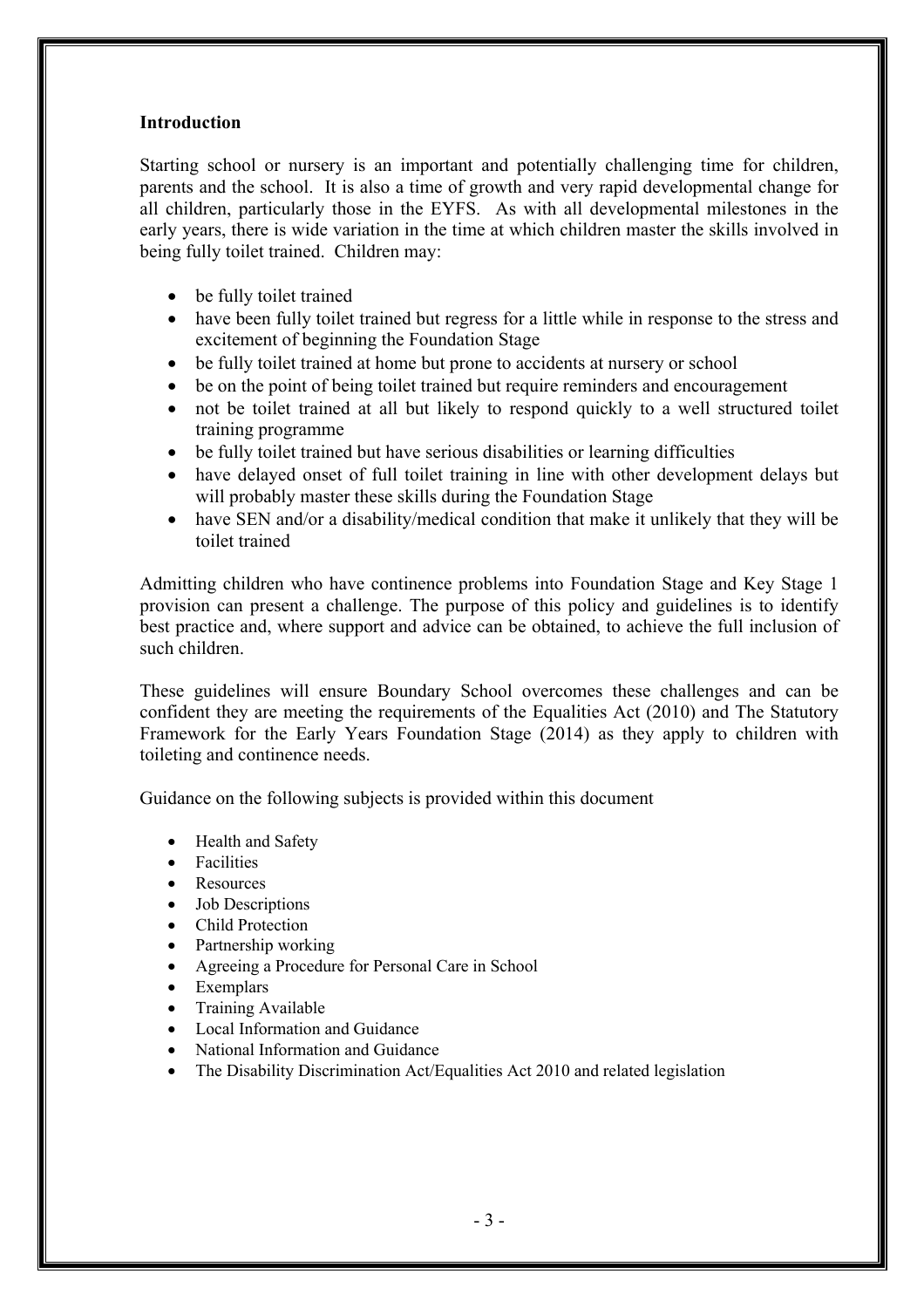#### **Health and Safety**

Boundary's procedure for dealing with spillages of bodily fluids (such as when a child accidentally wets or soils himself, or is sick while on the premises) also applies for nappy changing. This includes:

- staff to wear disposable aprons and gloves while changing a child
- soiled nappies should be securely wrapped and disposed of appropriately
- changing area/ toilet to be left clean
- site supervisor/ cleaning staff to be informed
- hot water and soap available to wash hands as soon as changing is done
- paper towels to be available to dry hands.

School has a nappy disposal bin, located in the School's Disabled Toilet/Changing Area and Nursery changing area for the disposal of nappies and other items, following current guidance from Health and Safety.

#### **Facilities**

Boundary School has a Disabled Toilet/Changing Area with a shower and changing area situated in the middle area of school. This area has a bed for changing children, a shower, if children are extremely soiled, and all the appropriate resources, as listed below.

Boundary School also have a purpose build changing area based in Nursery. This area also has a bed for changing children, sink and a nappy disposal bin.

Staff will escort children sensitively to these areas.

Whenever possible:

- mobile children are changed standing up
- if this is not possible the alternative is to change a child on the purpose built changing bed

If children in Nursery and Reception children are able to be changed standing, then they can be changed in the nursery or reception toilet area, if there is sufficient privacy, following the above Health and Safety procedures. Nursery and Reception areas will have appropriate resources, aprons, gloves, wipes, nappies, nappy sacks and spare clothing available, but staff will dispose of items in the nappy disposal bin, in the Disabled Toilet/Changing area or Nursery changing area.

Boundary staff will always consider the child's preference for changing and the outcome of any risk assessments. The dignity of the child is always respected.

#### **Resources**

Members of Boundary staff always endeavour to make changing time a positive learning time and an opportunity to promote independence and self-worth. Staff are allocated so that children's individual toileting needs are met.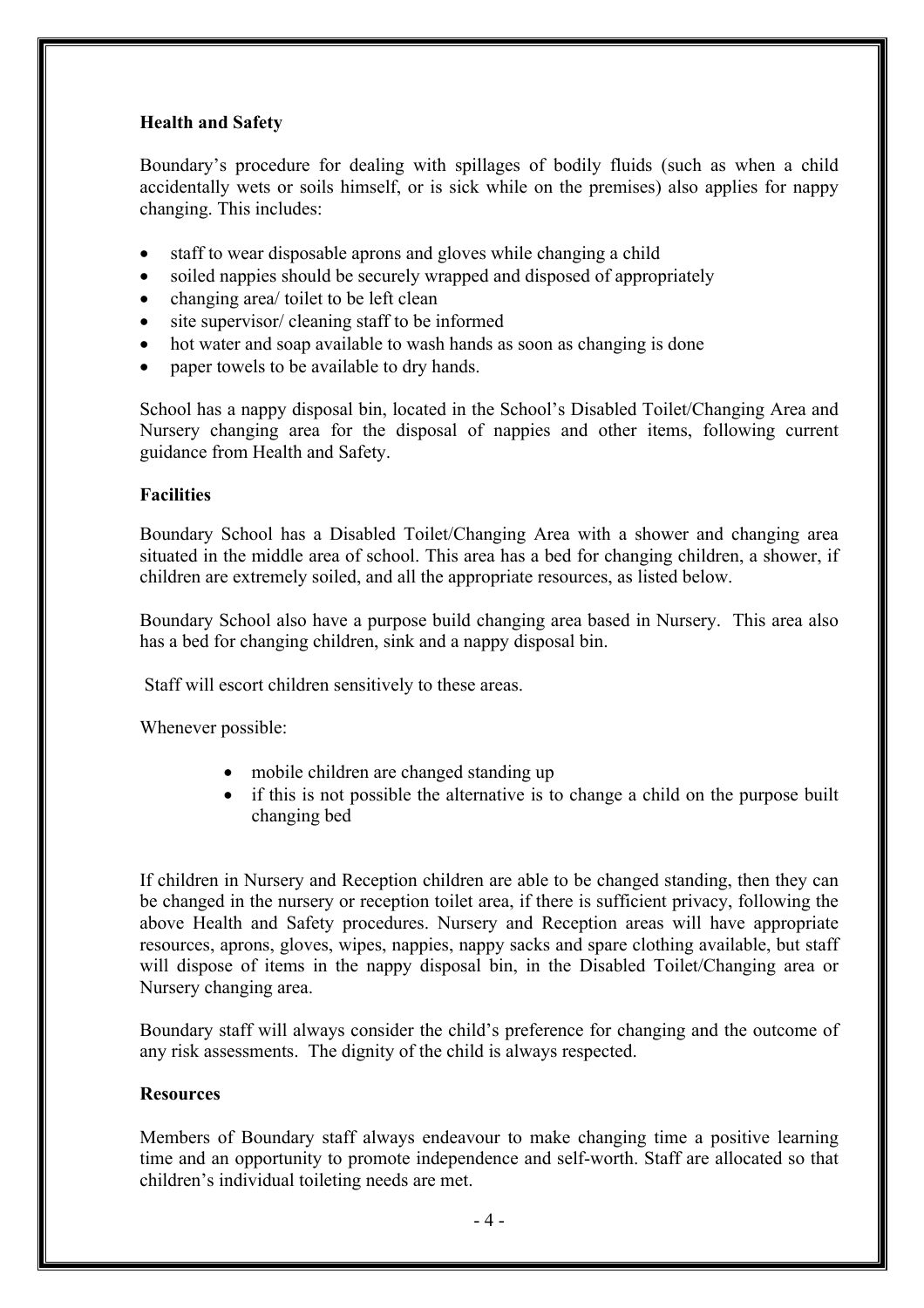The facilities have:

- hot running water and soap
- paper towels
- disposable aprons and gloves
- nappy bags
- cleaning equipment
- nappy bin
- a supply of nappies and wipes (if a child wears these continuously, these will be provided by the child's parent/carer)
- spare clothing

#### **Job Descriptions**

At Boundary school most of the personal care will be undertaken by one or more of the teaching assistants. This issue is addressed as appropriate within Boundary's overall staffing and recruitment. Job descriptions may include relevant statements.

#### **Safeguarding**

The normal process of assisting with personal care, such as changing a nappy, should not raise child protection concerns as they are carried out with due care and appropriate checks. Although there are no regulations that state that a second member of staff must be available to supervise the changing process, Boundary staff will always try to ensure that there is a second member of staff in the vicinity, following Section 18 in the Government guidance 'Safe Practice in Education' that states:

#### *'staff should ensure that another appropriate adult is in the vicinity and is aware of the task to be undertaken.'*

The adult who is going to change the child will inform the teacher or another member of staff that they are going to do this. Boundary teaching staff are responsible for facilitating, supporting and releasing teaching assistants to fulfil this role.

DBS checks are carried out as part of a rigorous safer recruitment process to ensure the safety of children with staff employed at Boundary. If safeguarding concerns arise about a member of staff who is carrying out changing procedures, the school policy regarding staff and safeguarding will be followed. If safeguarding concerns about the child arise (for instance marks on their body seen during changing) the appropriate school policy will be followed.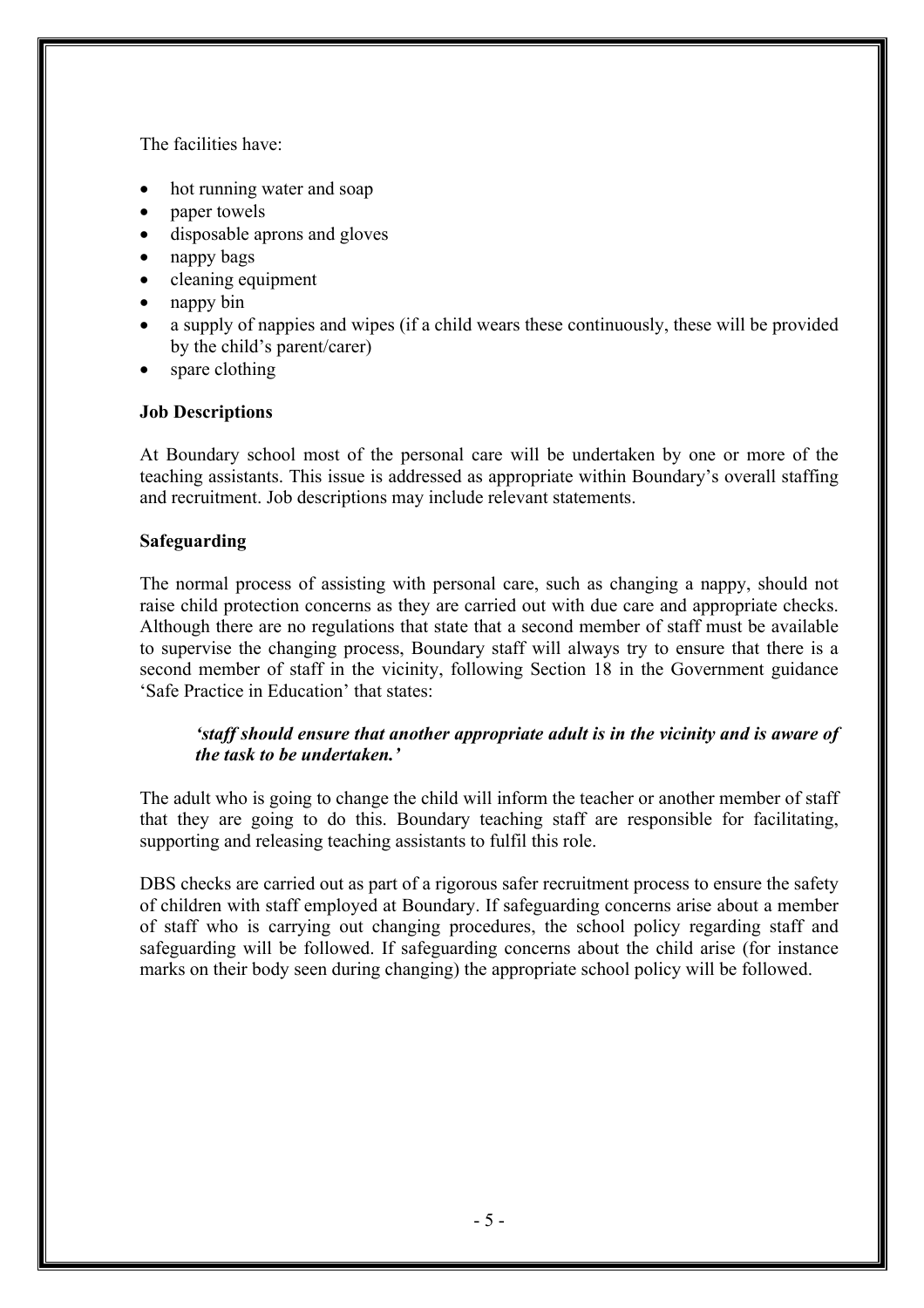Children with infrequent toileting issues and those children with continence issues/those who wear nappies, have different needs and therefore there are different procedures to follow.

#### **For Children with Infrequent Toileting Issues**

All children, particularly in Boundary Early Years Foundation Stage, may experience infrequent toileting issues that may result in the occasional wetting or soiling and therefore the need to change a child. These children should be changed and made comfortable by familiar staff, following the procedures stated, inform parents/carers and complete the **Boundary Class Record of Intimate Care** (Appendix 4b). As these are infrequent occurrences there is no need for a **Personal Care Management Plan.** If these occurrences become more frequent then the situation may need to be re-assessed.

#### **For Children with Continence Issues or those who wear Nappies**

For a number of children who may have more regular continence issues or may still wear nappies more procedures need to be followed. For these children, issues around toileting need to be discussed at a meeting with the parents/carers prior to admissions into the nursery/school. This meeting will also provide an opportunity to involve other agencies as appropriate, such as a Health Visitor, Continence or School Nurse.

If Boundary becomes aware that there is a disproportionate number of children arriving at school who are not yet toilet trained then they may make contact with the School Nursing Service to discuss their concerns. These issues may also be raised with our School Engagement Officer who will provide support and advice for parents.

Boundary staff will always work in partnership with parents when a child is coming to school in a nappy or pull-ups. Staff and parents will complete a **Personal Care Management Plan** (Appendix 7) and a **Boundary Permission for school to provide Intimate Care** (Appendix 5) together, to ensure parents/ carers feel confident that Boundary will meet their child's needs**.** 

Staff will also complete the Boundary Intimate Care Risk Assessment and then, if needed, a full Risk Assessment with Control Procedures.

Staff will also work with parents/carers to agree to a mutual home/school agreement that defines the responsibilities that both parent/carer and school has. This will be recorded on the **Boundary Home/School Personal Care Plan** (Appendix 2). This includes:

Parents/ Carers:

- agreeing to change the child at the latest possible time before coming to school
- providing spare nappies, wet wipes and a change of clothes
- understanding and agreeing the procedures to be followed during changing at school
- agreeing to inform school should the child have any marks/rash
- agreeing how often the child should be routinely changed if the child is in school for the day and who will do the changing
- agreeing to review the arrangements, in discussion with the school, should this be necessary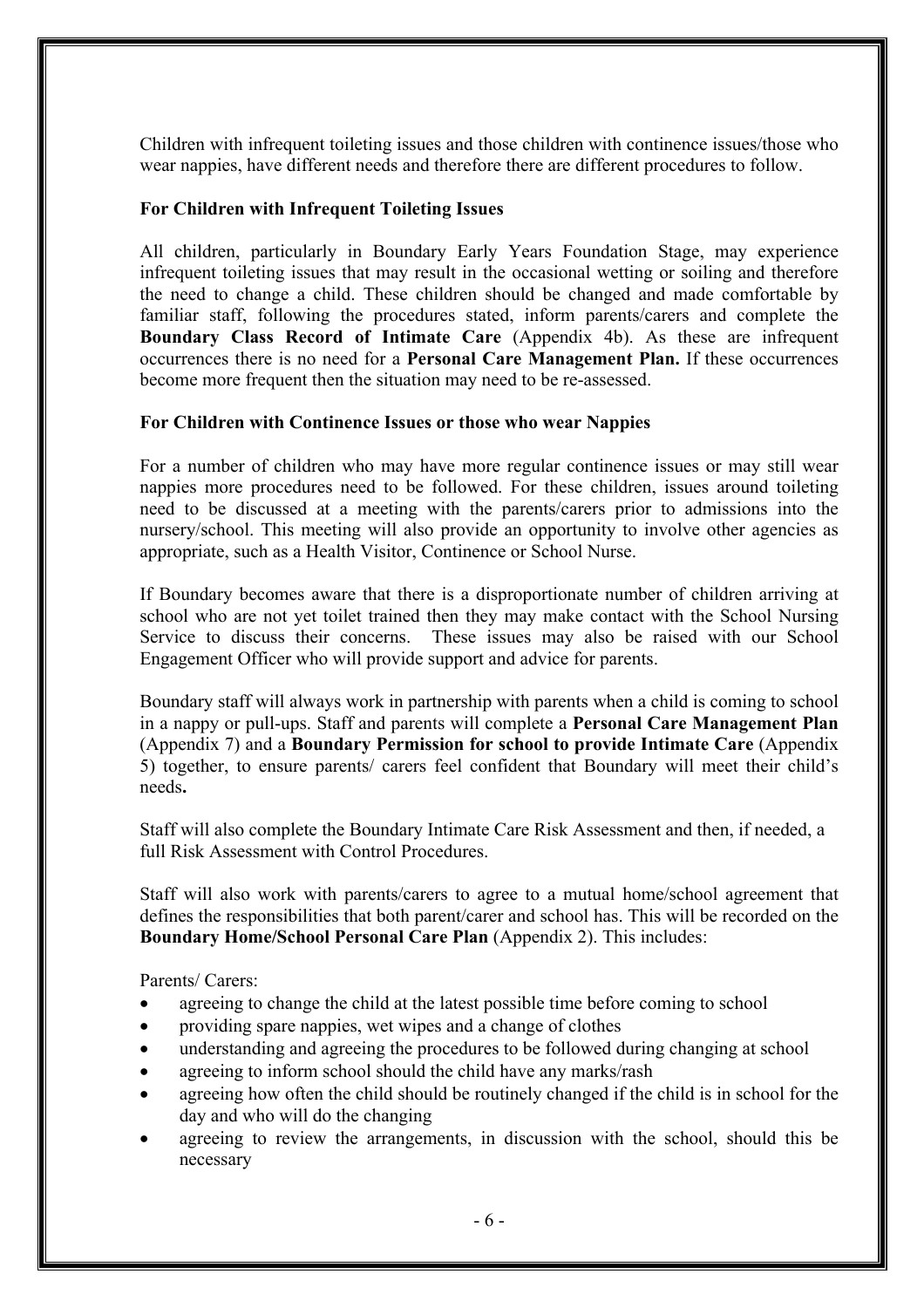agreeing to encourage the child's participation in toileting procedures wherever possible.

#### Boundary:

- agreeing to change the child should they soil themselves or become wet
- agreeing how often the child should be routinely changed if the child is in school for the full day and who would be changing them
- agreeing a minimum number of changes
- agreeing to report to the Head Teacher, DSL or SENCO should the child be distressed or if marks/ rashes are seen
- agreeing to review arrangements, in discussion with parents/ carers, should this be necessary
- agreeing to encourage the child's participation in toileting procedures wherever possible
- discussing and taking the appropriate action to respect the cultural practices of the family.

The **Personal Care Management Plan** further clarifies the individual child's needs and how staff respond to these. This is shared with all relevant staff and a copy kept in the First Aid/Changing Area.

If there are concerns that

- the child is regularly coming to school/nursery in very wet or very soiled nappies
- there is evidence of excessive soreness that is not being treated
- the parents are not seeking or following advice

There will be discussions with the school's child protection co-ordinator about the appropriate action to take to safeguard the welfare of the child.

#### **Agreeing a Procedure for Personal Care in School**

Boundary staff have clear, written guidelines to follow when changing a child. A student on 'placement' will not change a child. Parents will also be aware of Boundary's procedures and will be reassured that staff changing their child are DBS checked.

The guidelines specify …

- Who will change the child (to include more than one person to cover for absences etc)
- Where changing will take place
- What resources will be used and who will provide them
- How a nappy will be disposed of
- How other wet or soiled clothes will be dealt with
- What infection control measures are in place
- What the member of staff will do if the child is unduly distressed or if marks or injuries are noticed
- How changing occasions will be recorded and if/ how this will be communicated to parents.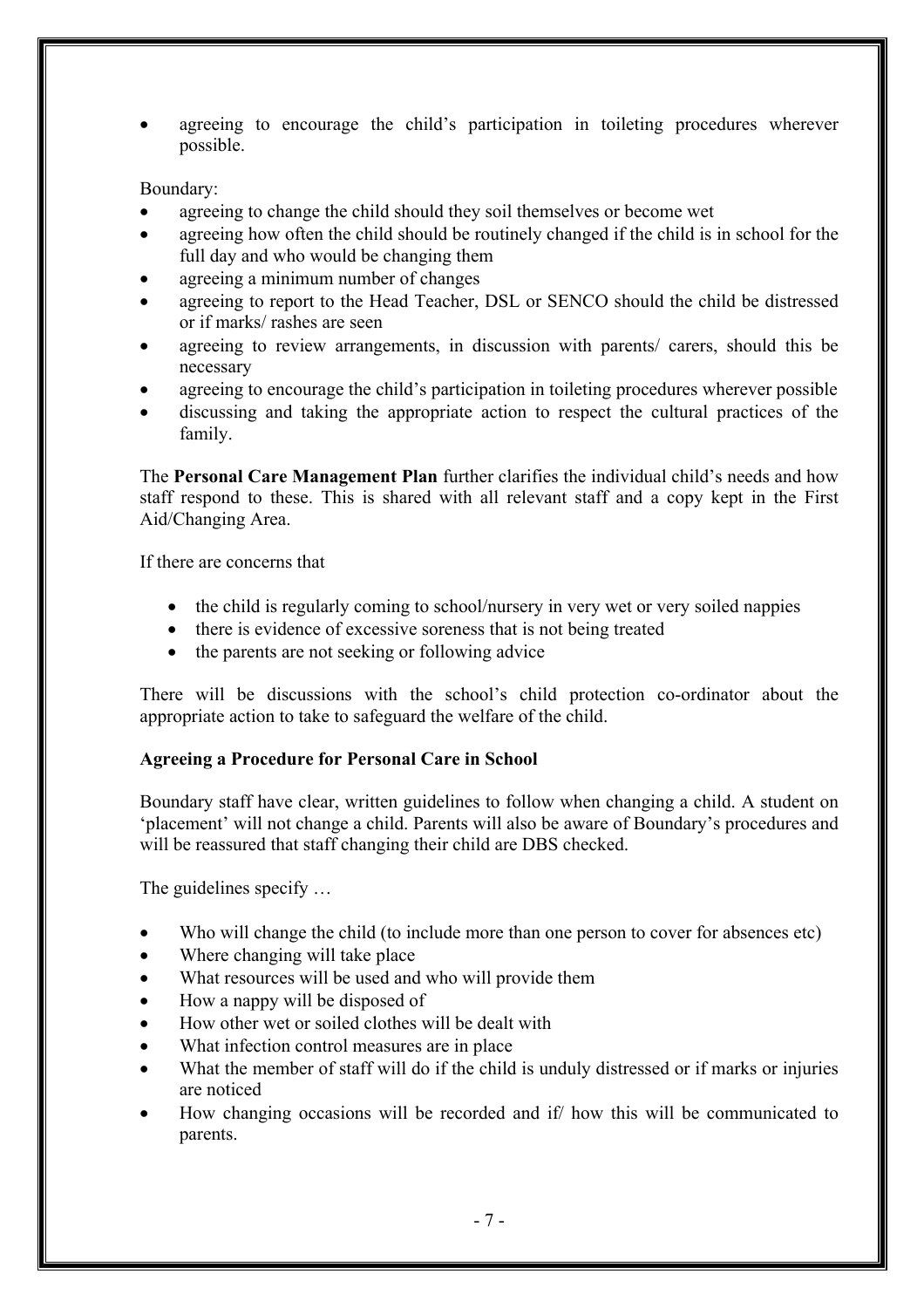**Note:** Staff always take care (both verbally and in terms of their body language) to ensure that the child is never made to feel as if they are being a nuisance.

Should a child with complex continence needs be admitted, the child's medical practitioners will be closely involved and a separate, individual toilet-management plan may be required.

Boundary staff are aware of where they can access personal care plan for all children. All staff are aware of what to do should they be asked to undertake any element of personal care not agreed on the child's plan or within schools procedures, or if they have any other concern relating to the child's welfare. This is also in relation to any concerns they may have about another professional or colleague.

#### **Keys to Success**

- Be fully aware of the legislative framework
- Recognise that for most children, achieving continence is one of many developmental milestones,
- Work in partnership with parents/ carers prior to and after admissions into the schools/ setting
- Agree a written procedure for personal care/ toileting
- Ensure clarity in job descriptions of the personnel involved in changing children
- View 'changing' time as a positive learning experience (aiming to gradually increase the child's independence and self-worth).

#### **Related School Policies**

There are a number of school policies that relate to this policy, in particular Boundary Safeguarding Children: Policy & Procedures

#### **Useful Contact Details**

Advisory Teacher for the Physically Impaired (part of the Specialist Advice and Resources Service SARS) on 476232 - For information about suitable changing beds, mats and other equipment/ resources.

Occupational Therapy Team- have a range of information regarding resources 953300

Property and Development Team on 476710 - To discuss the installation of equipment and physical adaptations to the school to accommodate children with toileting/changing needs

The Early Years Team - will be able to offer specific advice to nursery settings 477386

School Nursing Service - continence nurse, Mary Cornell 655485

CWDU Courses and Conferences Training Directory - for information on training.

#### **Other useful sources of information**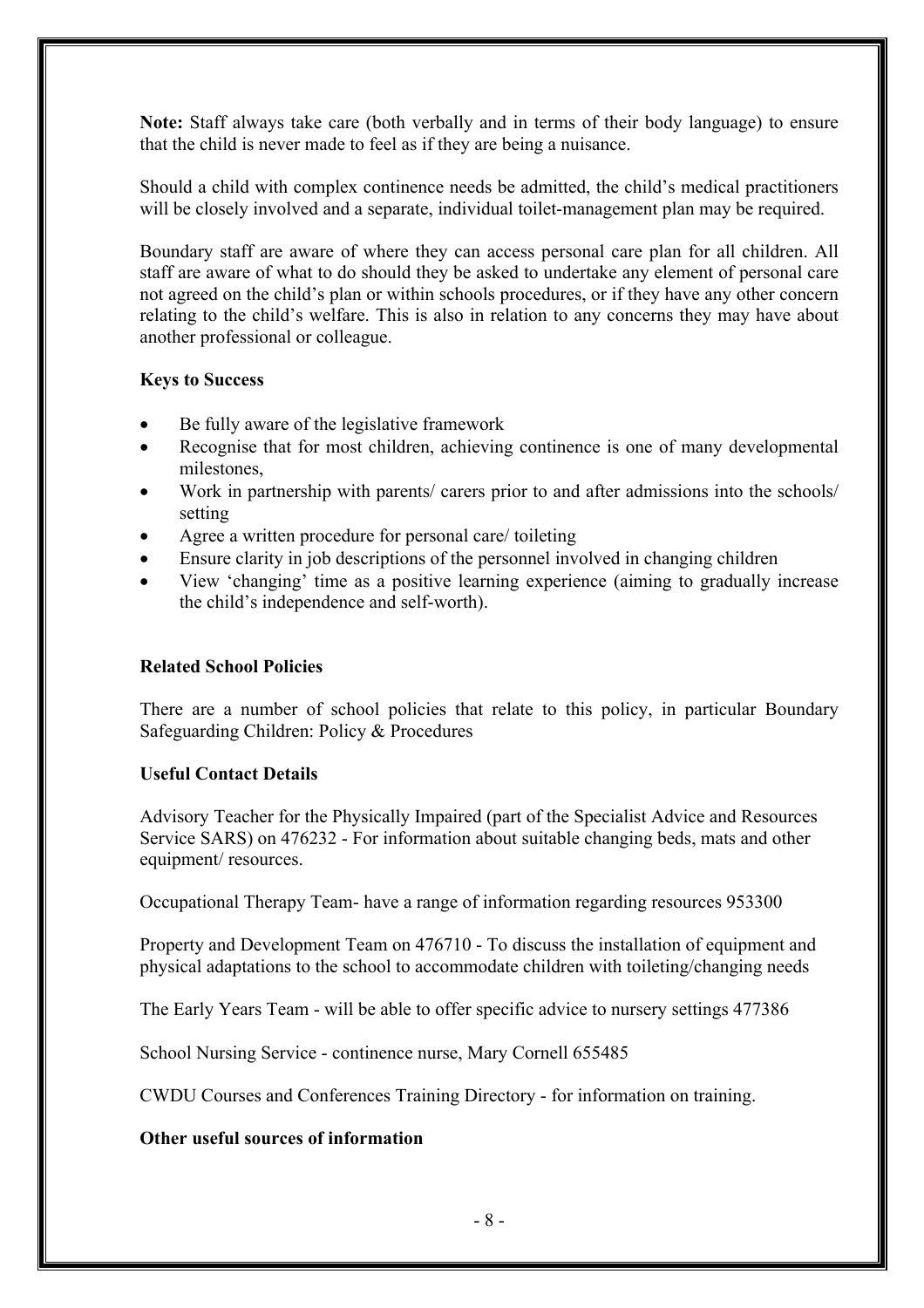Enuresis Resource & Information Centre (ERIC) 34 Old School House, Britannia Road, Kingswood, Bristol, BS15 8BD. www.eric.org.uk

PromoCon Website: http://www.promocon.co.uk/aboutpromocon.shtml

Contact a family website on www.cafamily.org.uk

Scope website on www.scope.org.uk

Help lines: ERIC helpline on 0845 370 8008 PromoCon helpline on 0161 834 2001.

#### **Appendices**

Appendix 1: Boundary's Procedure for Nappy Changing

Appendix 2: Boundary Home/School Personal Care Plan for children

wearing nappies/ pull-ups during the day

Appendix 3: Boundary Intimate Care Risk Assessment

Appendix 4a): Boundary Individual Record of Intimate Care

Appendix 4b): Boundary Class Record of Intimate Care

Appendix 5: Boundary Permission for school to provide intimate care

Appendix 6: Boundary Record of Policy Knowledge and Understanding for Continence, Toileting and Intimate Care

Appendix 7: Boundary Personal Care Management Plan

#### *Appendix 1*

### **Boundary's Procedure for Nappy Changing** (Child lying down)

- 1. Consider whether the child can be changed standing up (preferable)
- 2. Wash hands
- 3. Assemble equipment, placing a piece of bed roll on the bed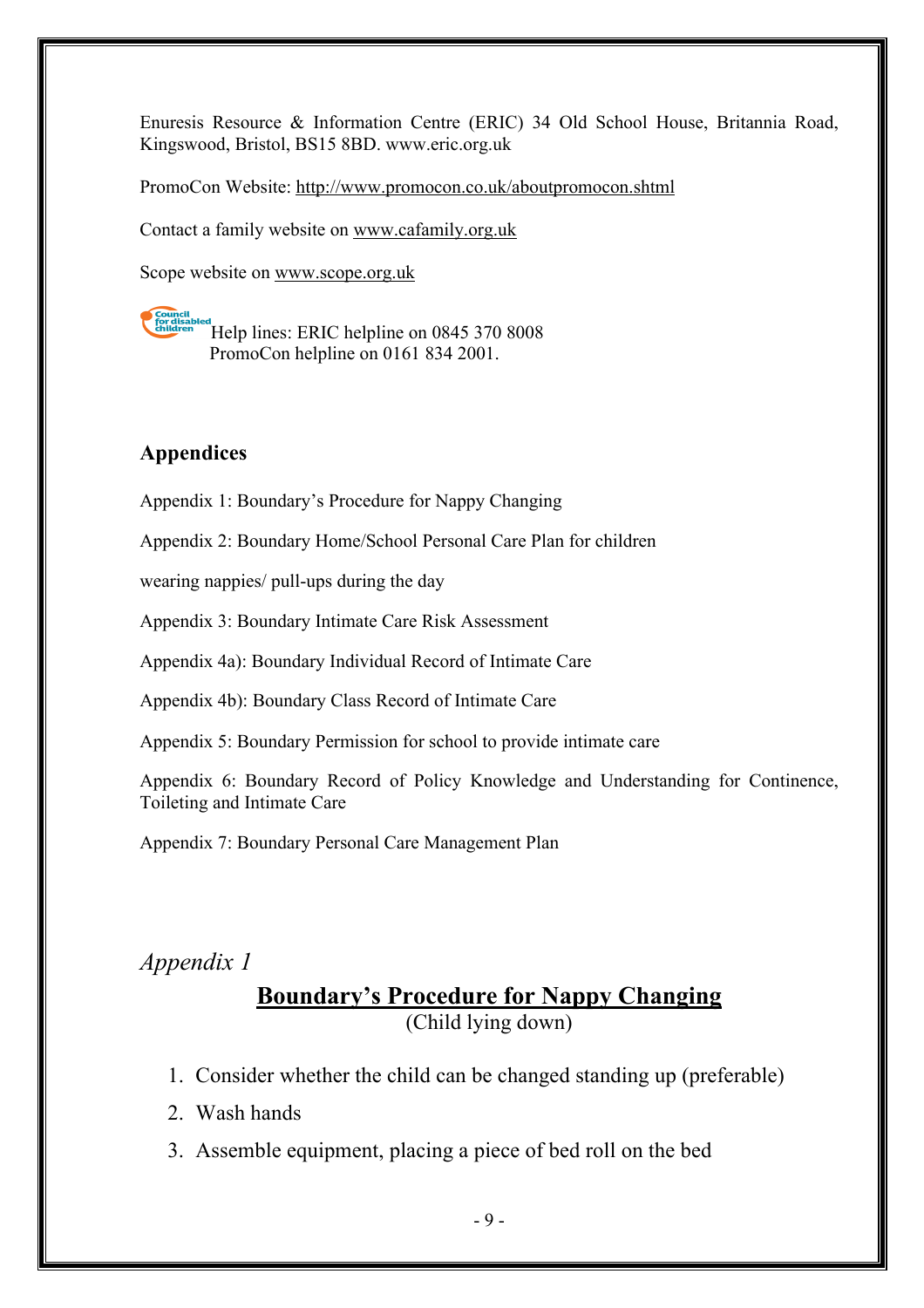- 4. Assist the child up onto the changing bed
- 5. Put on gloves
- 6. Remove wet/soiled nappy Fold the nappy inwards to cover faecal material and place in nappy bag and then in the designated nappy bin
- 7. Place on new clean nappy
- 8. Dispose of nappy bag, wipes and gloves in the nappy bin
- 9. Clean the changing area appropriately
- 10. Wash hands
- 11. Complete Record of Intimate Care
- 12. If the child's clothing also needs changing, staff will stored soiled clothing appropriately until the child goes home

(For individual children or for General Changing, as appropriate).

# *Appendix 2*

### **Boundary Home/School Personal Care Plan for children wearing nappies/ pull-ups during the day**

| Child's Name: | DOB: |  |  |  |
|---------------|------|--|--|--|
| Class         |      |  |  |  |
|               |      |  |  |  |
|               |      |  |  |  |
| $-10-$        |      |  |  |  |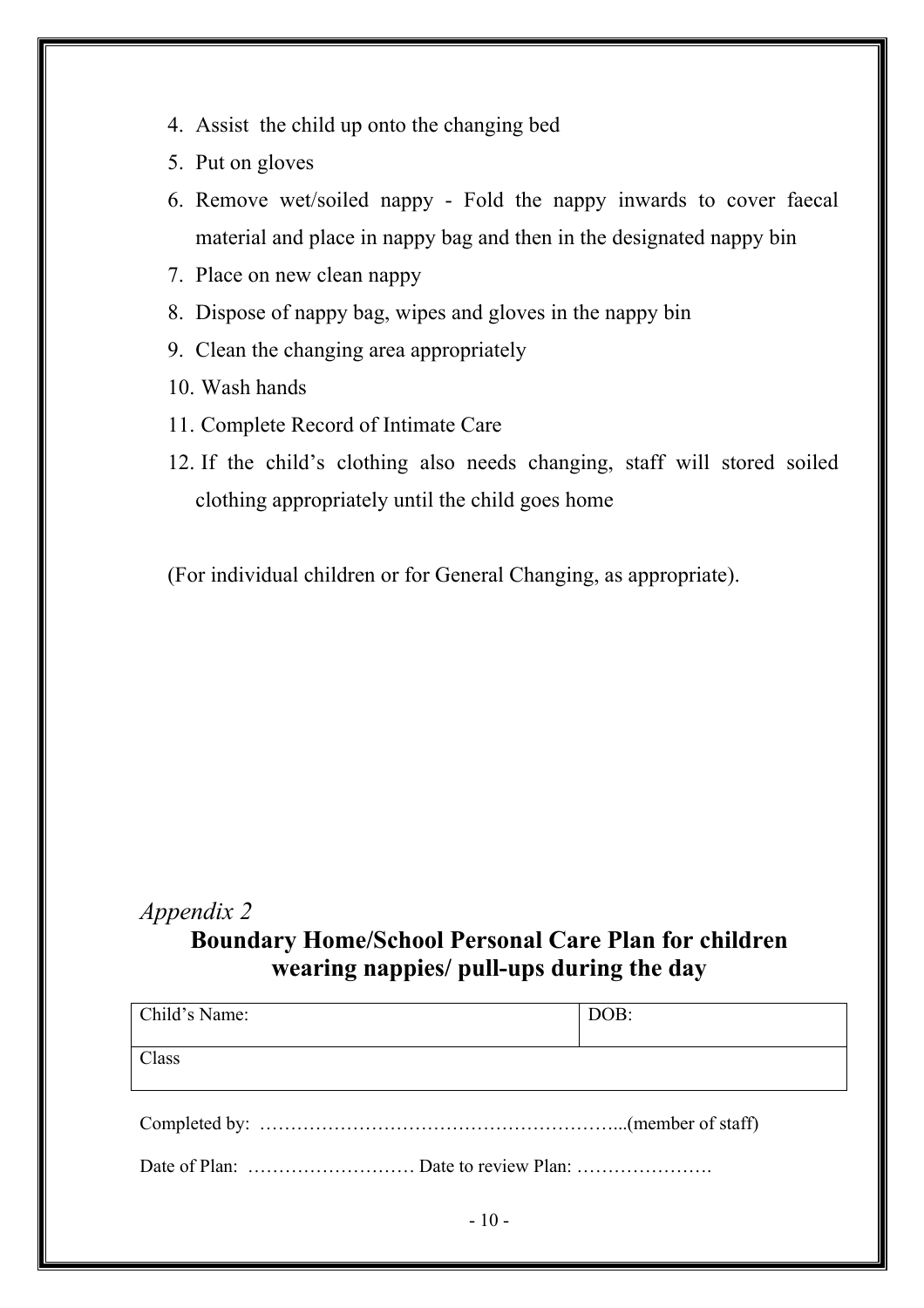Who will change the child?

How will be the child be changed? e.g. standing up in a toilet cubicle, lying down on a mat on the floor

Copies of procedure for changing given to parent where available Who will provide the resources? e.g. wipes, nappies, disposable gloves

How will the changing occasions be recorded and if/ how this will be communicated to child's parent/ carer

Consider Individual Record of Intimate Care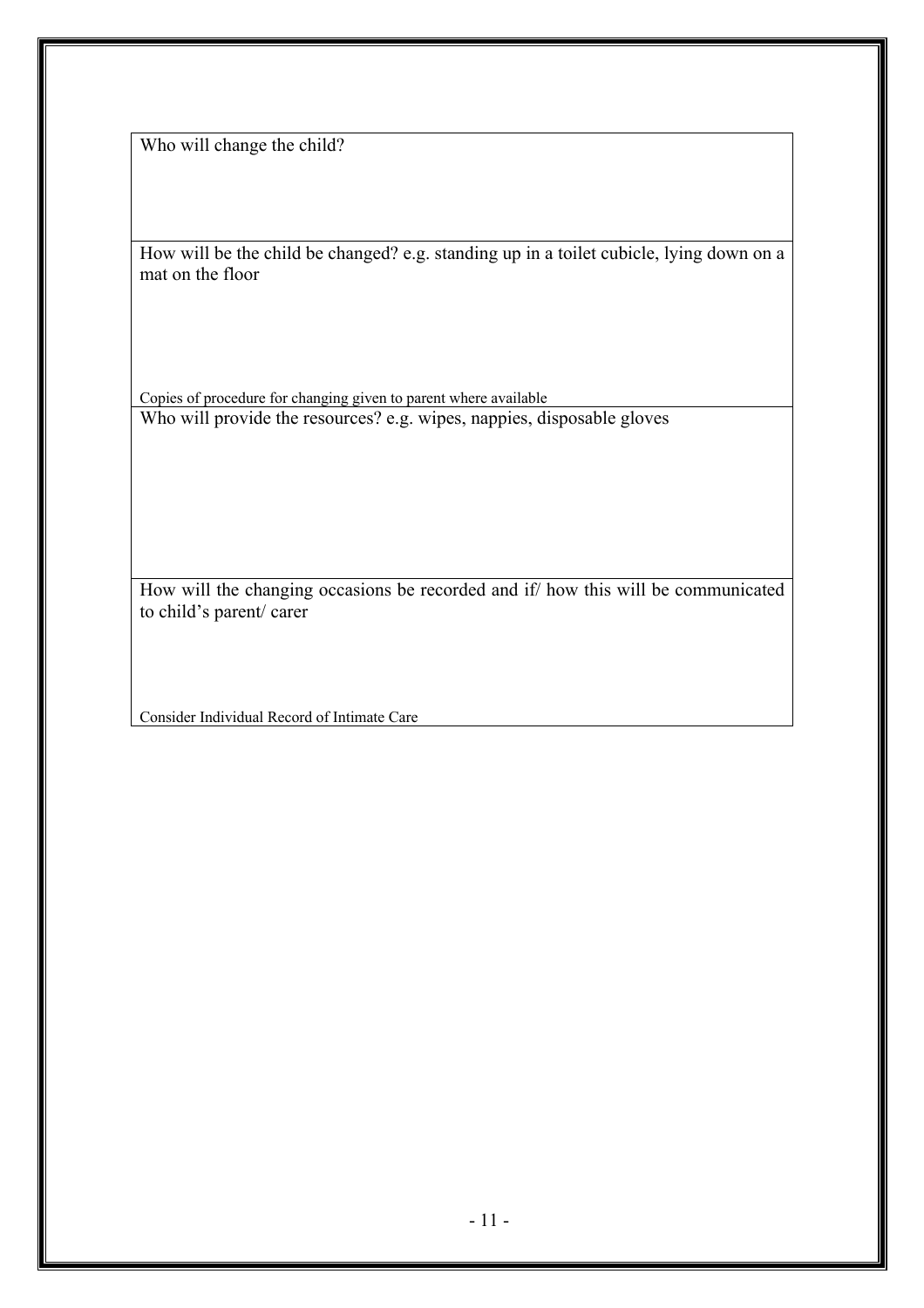## *Appendix 2 (continued)*

How will wet/ soiled clothes be dealt with?

What the member of staff will do if the child is unduly distressed or if marks or injuries are noticed

Consider referring to the schools child protection policy and procedures Agree a minimum number of changes

How will the child be encouraged to participate in the procedure?

Any other comments/ important information: e.g. medical information

This plan has been discussed with me and I agree to change my child at the last possible moment before he/ she comes to school/nursery, provide the resources indicated above and encourage my child's participation in toileting procedures at home as appropriate and where possible.

| Signed         | bv | Parent/Carer's | $\bullet$<br>٠ |
|----------------|----|----------------|----------------|
|                |    |                |                |
| Parent/Carer's |    | Fu11           | Name:          |
|                |    |                |                |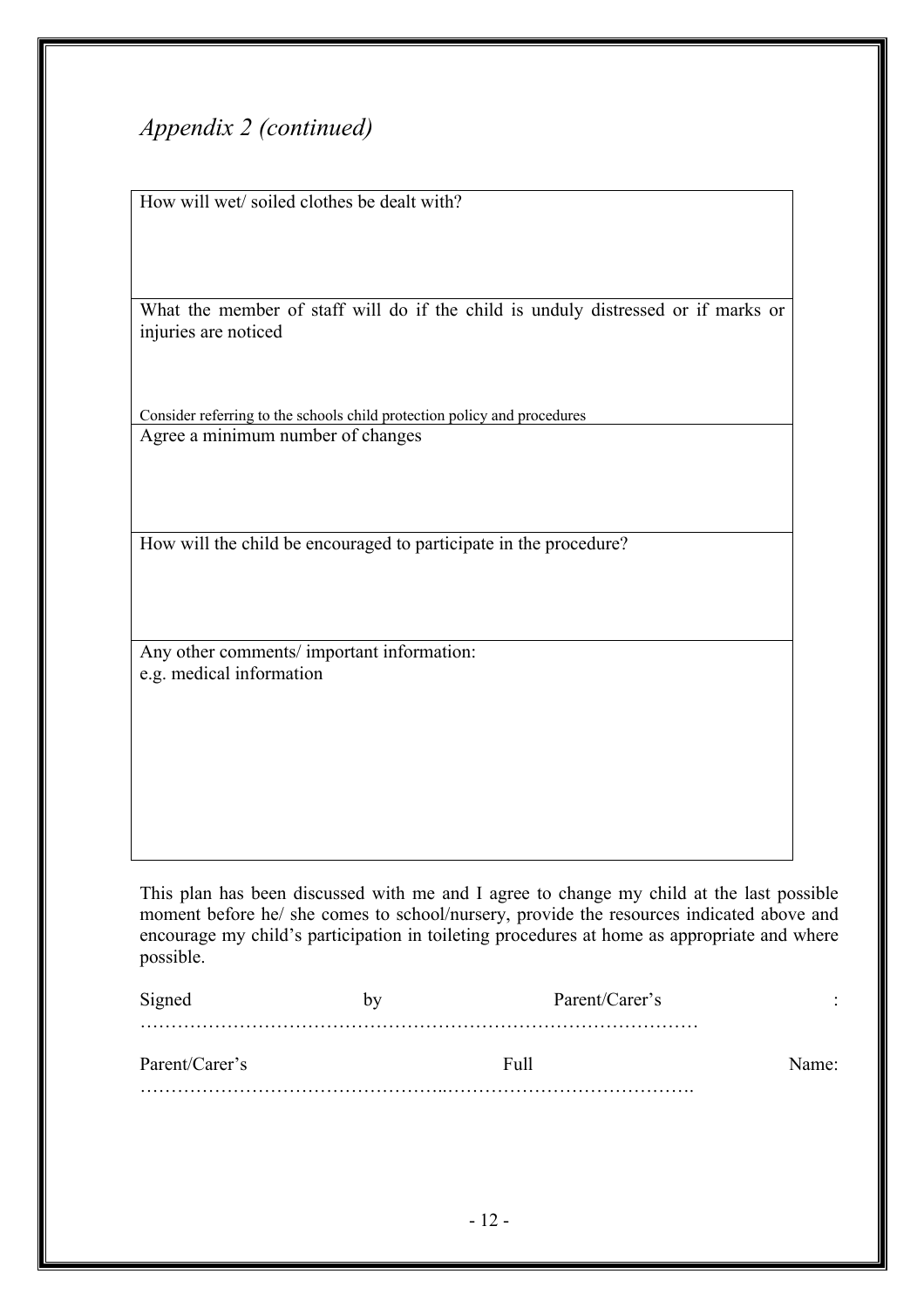# *Appendix 3*

# **Boundary Intimate Care Risk Assessment**

| Class:                                                                 |     | $\circ$ f<br>Risk |  |  | Assessment: |
|------------------------------------------------------------------------|-----|-------------------|--|--|-------------|
|                                                                        |     |                   |  |  |             |
|                                                                        | Yes | <b>Notes</b>      |  |  |             |
| 1. Does weight/size/shape of pupil<br>present a risk?                  |     |                   |  |  |             |
| 2. Does communication present a risk?                                  |     |                   |  |  |             |
| 3. Does comprehension present a risk?                                  |     |                   |  |  |             |
| 4. Is there a history of child protection<br>concerns?                 |     |                   |  |  |             |
| 5. Are there any medical considerations?<br>Including pain/discomfort? |     |                   |  |  |             |
| 6. Has there ever been allegations made<br>by the child or family?     |     |                   |  |  |             |
| 7. Does moving and handling present a<br>risk?                         |     |                   |  |  |             |
| 8. Does behaviour present a risk?                                      |     |                   |  |  |             |
| 9. Is staff capability a risk? (back injury /<br>pregnancy)            |     |                   |  |  |             |
| Are there any risks concerning individual                              |     |                   |  |  |             |
| capability (Pupil)<br>Epilepsy                                         |     |                   |  |  |             |
| <b>General Fragility</b><br>Fragile bones<br>Head control<br>Other     |     |                   |  |  |             |
| Are there any environmental risks?<br>Heat/Cold                        |     |                   |  |  |             |

If yes to any of the above complete a detailed Risk Assessment with control procedures.

Date: …………………………….…………………………………………………….

Signed: ……………………………………………. Name:

………………………………………………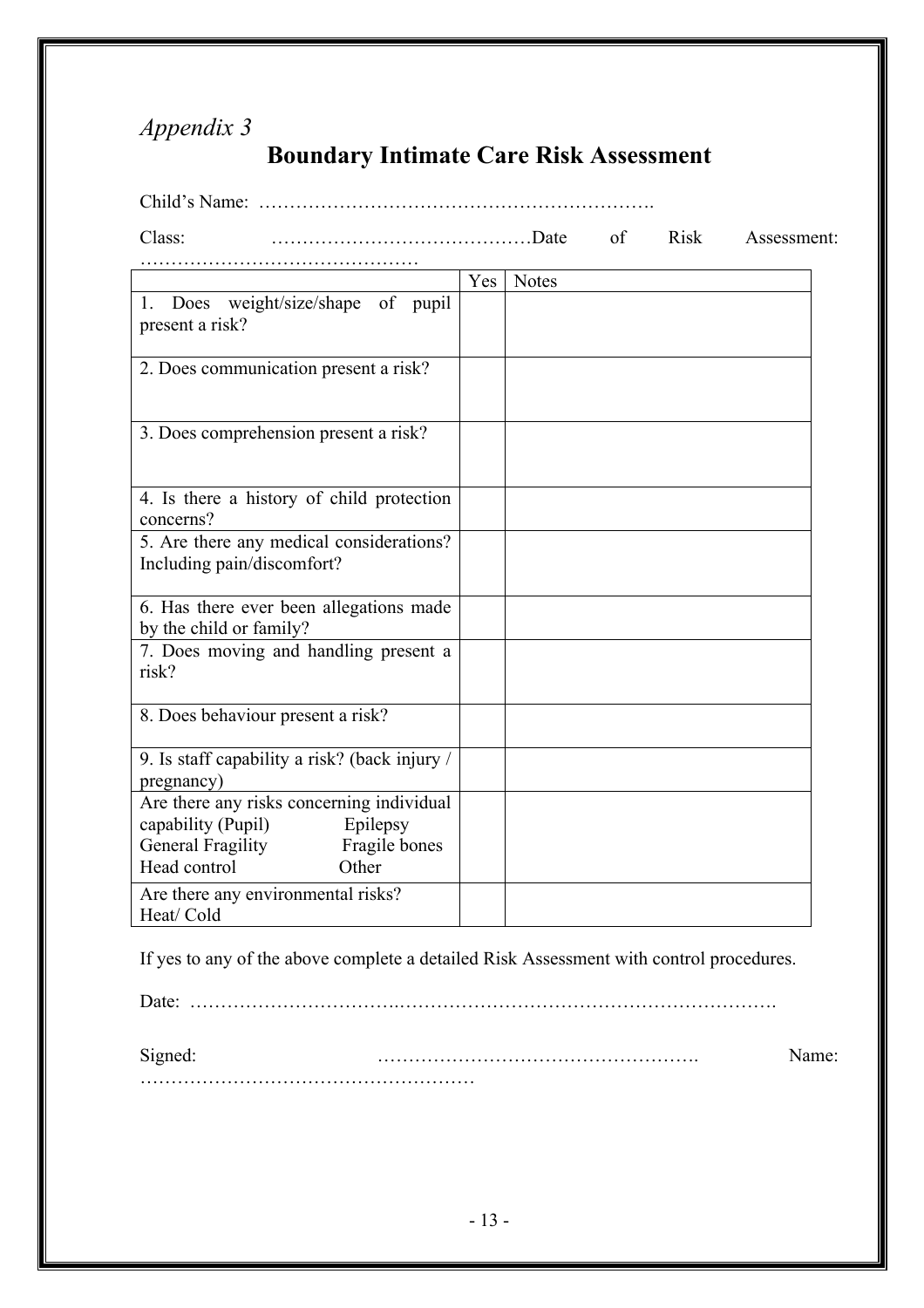# *Appendix 4 a)*

# **Boundary Individual Record of Intimate Care**

Child's Name: Class: Support Staff Involved:

| Date | Time | Procedure | Staff Signature | Second Signature |
|------|------|-----------|-----------------|------------------|
|      |      |           |                 |                  |
|      |      |           |                 |                  |
|      |      |           |                 |                  |
|      |      |           |                 |                  |
|      |      |           |                 |                  |
|      |      |           |                 |                  |
|      |      |           |                 |                  |
|      |      |           |                 |                  |
|      |      |           |                 |                  |
|      |      |           |                 |                  |
|      |      |           |                 |                  |
|      |      |           |                 |                  |
|      |      |           |                 |                  |
|      |      |           |                 |                  |
|      |      |           |                 |                  |
|      |      |           |                 |                  |
|      |      |           |                 |                  |
|      |      |           |                 |                  |
|      |      |           |                 |                  |
|      |      |           |                 |                  |
|      |      |           |                 |                  |
|      |      |           |                 |                  |
|      |      |           |                 |                  |
|      |      |           |                 |                  |
|      |      |           |                 |                  |
|      |      |           |                 |                  |
|      |      |           |                 |                  |
|      |      |           |                 |                  |
|      |      |           |                 |                  |
|      |      |           |                 |                  |
|      |      |           |                 |                  |
|      |      |           |                 |                  |
|      |      |           |                 |                  |
|      |      |           |                 |                  |
|      |      |           |                 |                  |
|      |      |           |                 |                  |
|      |      |           |                 |                  |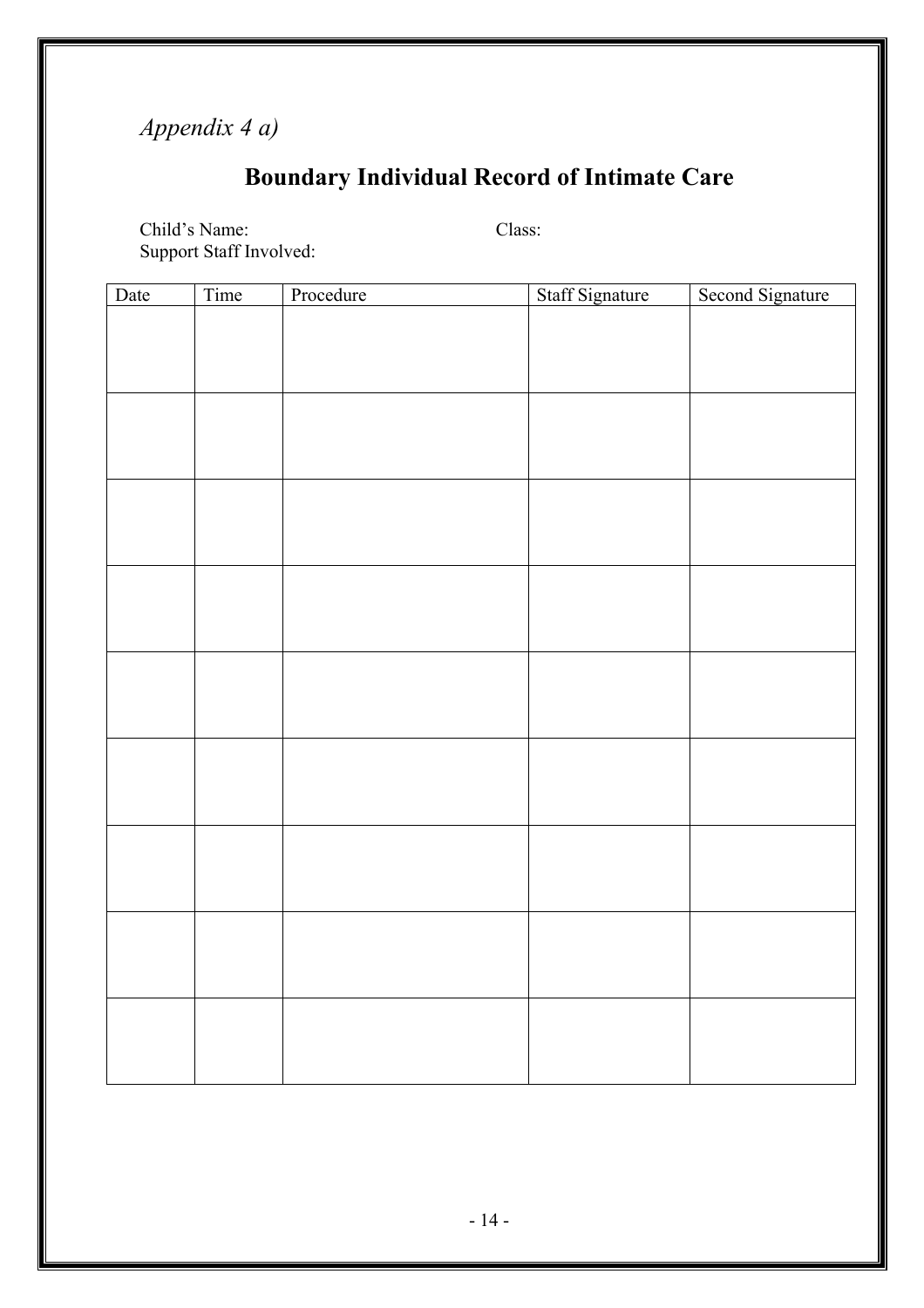# *Appendix 4b)*

## **Boundary Class Record of Intimate Care**

Class:

| Date | Time   Child's Name | Procedure | Staff Signature | Second Signature |
|------|---------------------|-----------|-----------------|------------------|
|      |                     |           |                 |                  |
|      |                     |           |                 |                  |
|      |                     |           |                 |                  |
|      |                     |           |                 |                  |
|      |                     |           |                 |                  |
|      |                     |           |                 |                  |
|      |                     |           |                 |                  |
|      |                     |           |                 |                  |
|      |                     |           |                 |                  |
|      |                     |           |                 |                  |
|      |                     |           |                 |                  |
|      |                     |           |                 |                  |
|      |                     |           |                 |                  |
|      |                     |           |                 |                  |
|      |                     |           |                 |                  |
|      |                     |           |                 |                  |
|      |                     |           |                 |                  |
|      |                     |           |                 |                  |
|      |                     |           |                 |                  |
|      |                     |           |                 |                  |
|      |                     |           |                 |                  |
|      |                     |           |                 |                  |
|      |                     |           |                 |                  |
|      |                     |           |                 |                  |
|      |                     |           |                 |                  |
|      |                     |           |                 |                  |
|      |                     |           |                 |                  |
|      |                     |           |                 |                  |
|      |                     |           |                 |                  |

*Appendix 5*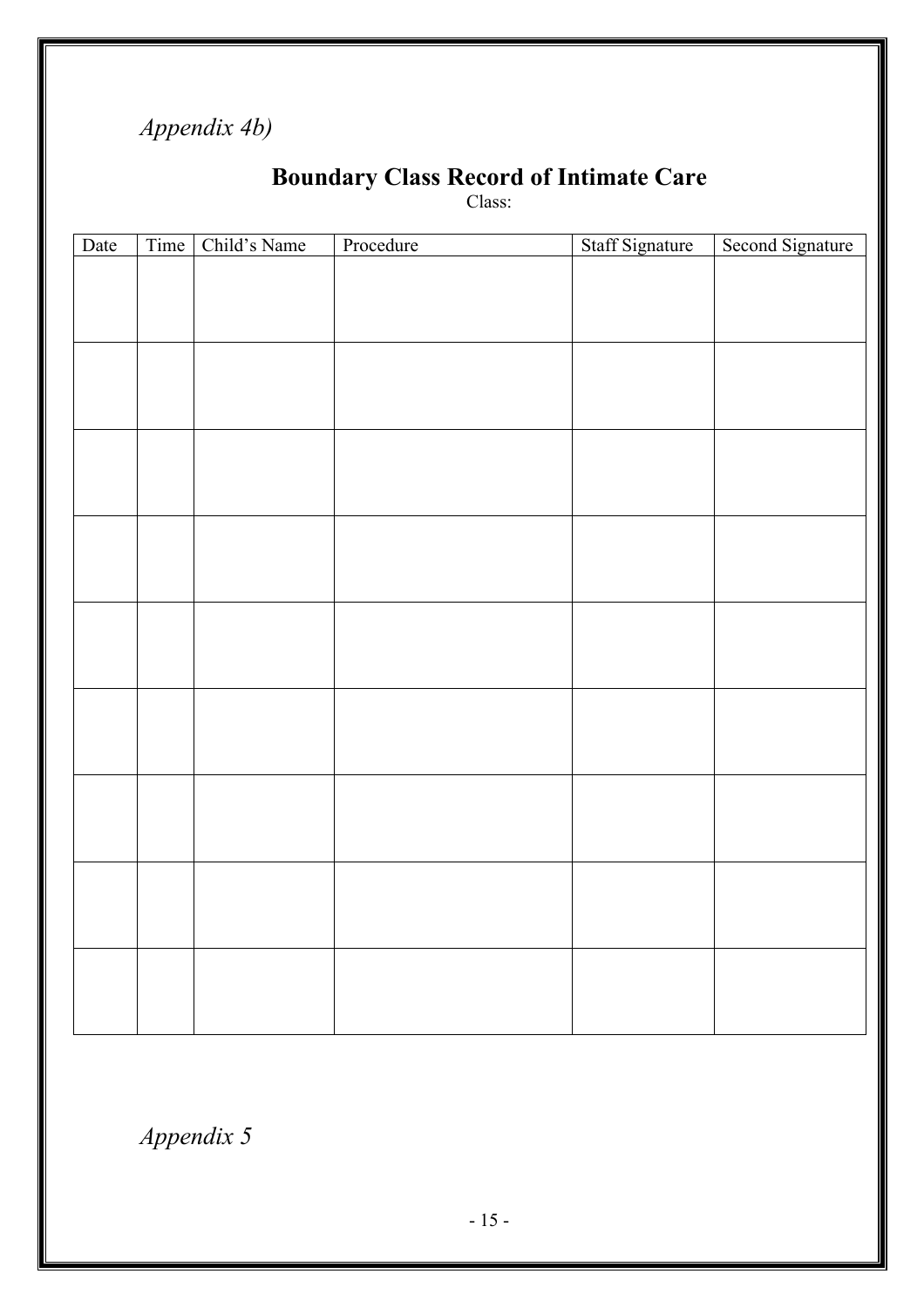## **Boundary Permission for school to provide intimate care**

| Child's Full Name         |  |
|---------------------------|--|
| Male/Female               |  |
| Date of Birth             |  |
| Parent/ Carer's Full Name |  |
| Address                   |  |
|                           |  |
|                           |  |

I understand that;

I give permission to the school to provide appropriate intimate care support to my child e.g. changing soiled clothing, washing and toileting.

I will advise staff of any medical complaint my child may have which affects issues of intimate care

*Appendix 6*

# **Boundary Record of Policy Knowledge and Understanding**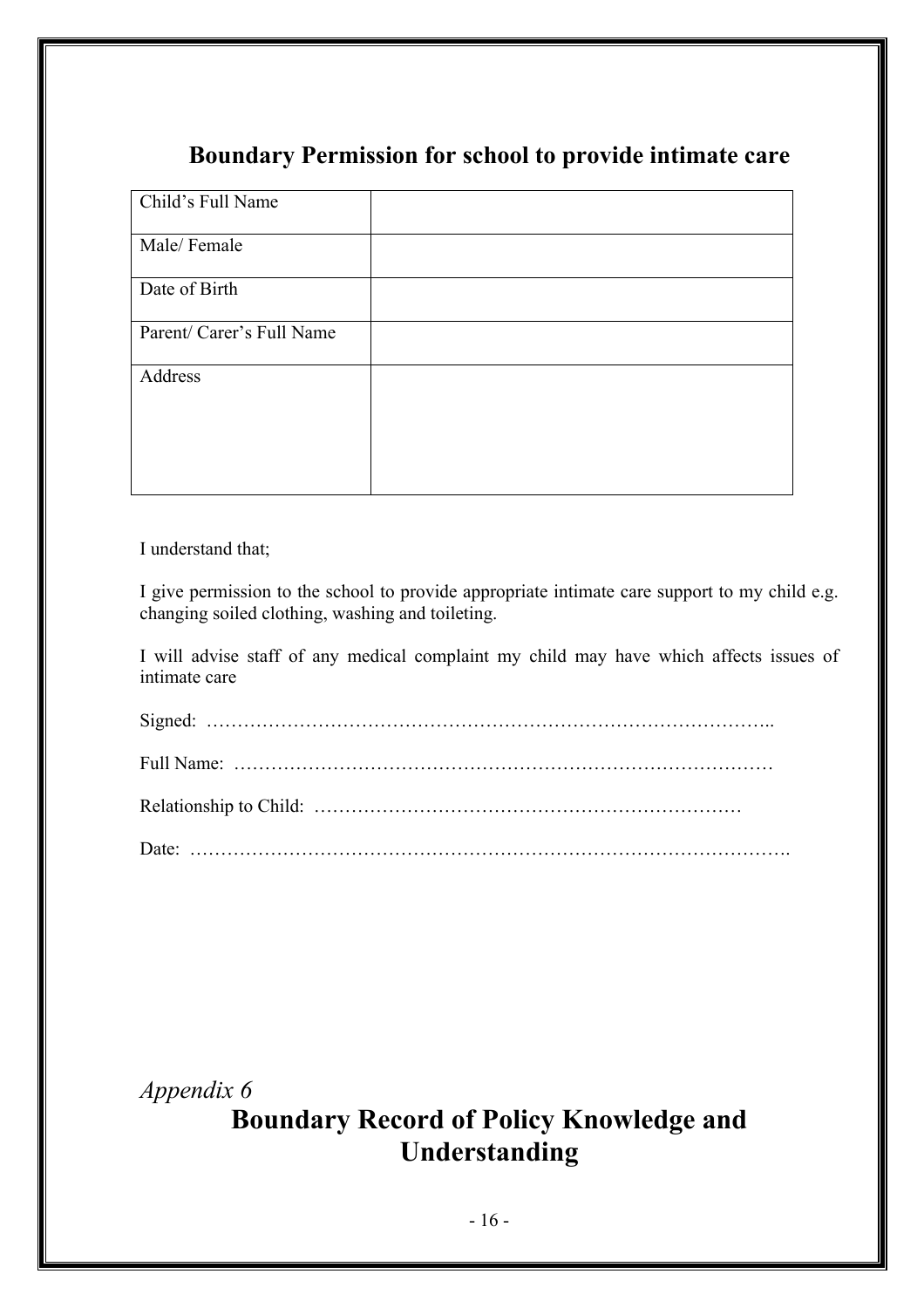|      | $\overline{\phantom{a}}$<br>O |            |                  |                 |  |  |
|------|-------------------------------|------------|------------------|-----------------|--|--|
| Date | Name                          | Read &     | Attended         | Staff Signature |  |  |
|      |                               | Understood | Training/Meeting |                 |  |  |
|      |                               |            |                  |                 |  |  |
|      |                               |            |                  |                 |  |  |
|      |                               |            |                  |                 |  |  |
|      |                               |            |                  |                 |  |  |
|      |                               |            |                  |                 |  |  |
|      |                               |            |                  |                 |  |  |
|      |                               |            |                  |                 |  |  |
|      |                               |            |                  |                 |  |  |
|      |                               |            |                  |                 |  |  |
|      |                               |            |                  |                 |  |  |
|      |                               |            |                  |                 |  |  |
|      |                               |            |                  |                 |  |  |
|      |                               |            |                  |                 |  |  |
|      |                               |            |                  |                 |  |  |
|      |                               |            |                  |                 |  |  |
|      |                               |            |                  |                 |  |  |
|      |                               |            |                  |                 |  |  |
|      |                               |            |                  |                 |  |  |

## **Continence, Toileting and Intimate Care**